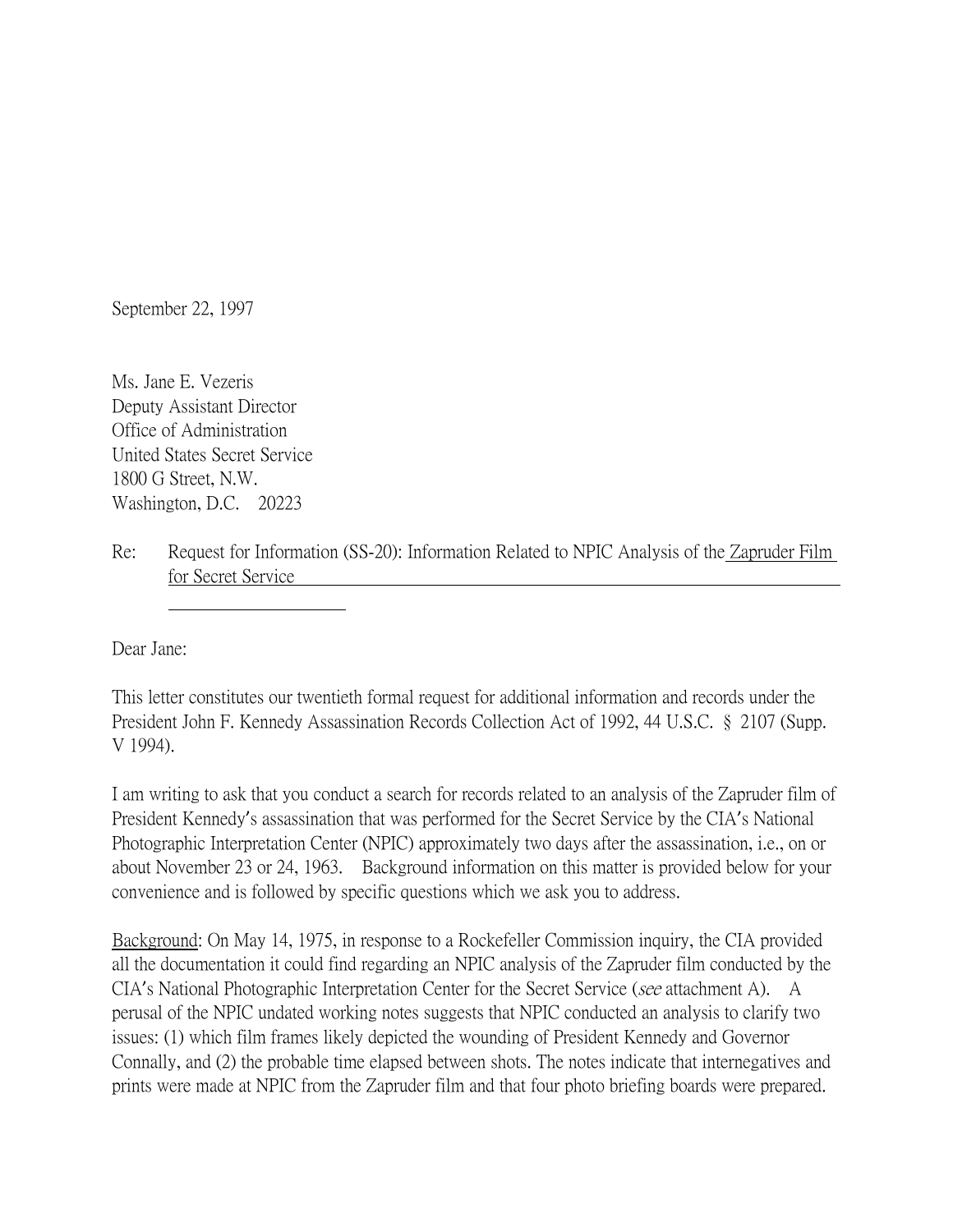Following up on these leads, ARRB staff has located and interviewed the two former NPIC employees who created the internegatives and the prints referenced in the NPIC working notes. They both remember that the event in question occured within two days of the assassination, and prior to President Kennedy's funeral (which took place on Monday, November 25, 1963). The NPIC supervisor for this activity, who was the color lab manager, distinctly remembers that the Zapruder film was delivered to NPIC by a Secret Service agent named "Bill Smith." According to the color lab manager, Agent Smith guided the analysis of the film and was instrumental in selecting which frames would be used for briefing purposes.

Attachments B and C reveal that the Secret Service obtained two copies of the Zapruder film from Mr. Zapruder on November 22, 1963, and attachment B specifies that one of these copies was sent to Washington on November 22, 1963.

In order to follow up that issue and broaden the inquiry to include the Service's use and handling of the Zapruder film (and/or copies), we ask that you locate records that are responsive to the following questions:

- (1) Did a Secret Service agent transport a copy of the Zapruder film to NPIC immediately after the assassination? If so, please provide the name of the agent and the office to which he was attached. Was there a "Bill Smith" who worked for the Secret Service in a relevant capacity in 1963? Please provide as much identifying information as possible including, but not limited to, Social Security Number, current address, photograph, and telephone number. In the event your search for "Bill Smith" in your personnel records does not uncover such a name, we request that you provide the names and positions of all Secret Service personnel who were involved in photographic work in 1963.
- (2) Who ordered the NPIC activity, and why? For example, for whom were the four briefing boards mentioned in attachment A prepared and subsequently delivered? (It is known that one briefing board, at least, was retained by the CIA, since it was delivered by CIA's HRG to NARA in 1993.)
- (3) What was the chain-of-custody of the Zapruder film copy (or copies) flown to Chief Rowley in Washington on November 22, 1963, or later? We ask that you provide receipts for copies of the film(s), the names of people at the Secret Service who had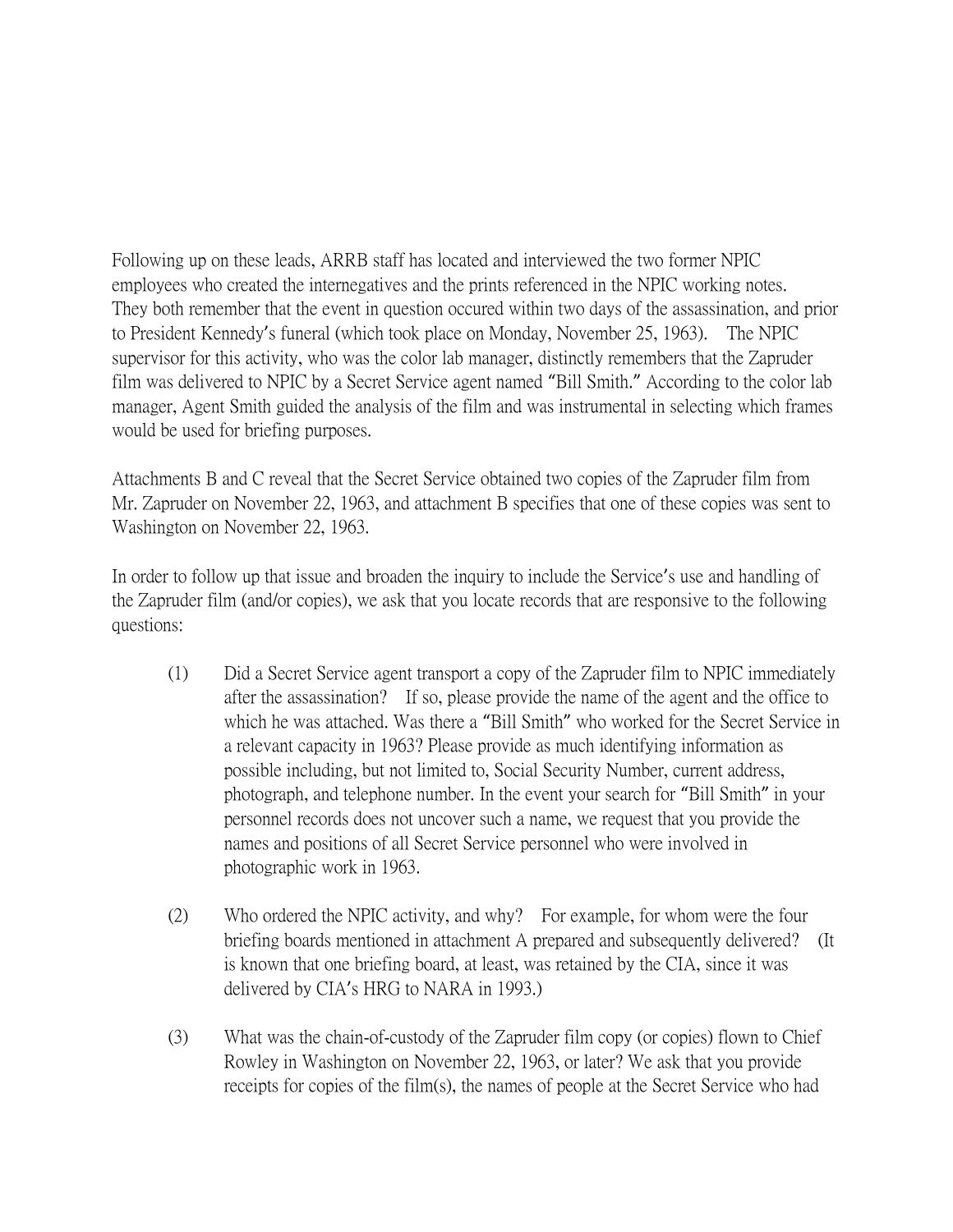Ms. Jane E. Vezeris September 22, 1997 Page 3

> custody or responsibility for the film(s), and records that list names of individuals who viewed the film(s). In addition, please provide the name, Social Security Number, current address, and telephone number of the administrative assistant to SAIC Forrest Sorrels of the Dallas field office in November, 1963.

(4) Do memoranda or reports exist that would illuminate in any way the events at NPIC involving the Zapruder film analysis and reproduction conducted at the direction of the Secret Service? What analysis did the Secret Service perform on the film(s)?

In addition, please provide the following records:

(A) Any surviving Zapruder film briefing boards (approximately  $2\frac{1}{2}$  X 3  $\frac{1}{2}$  feet in width, containing 5" X 7" color photographs);

(B) Any notes by "Bill Smith" or any other Secret Service employee dated November, 1963, at NPIC;

(C) Any reports written by Secret Service agents or employees that refer to or describe the NPIC analysis; and

> (D) Any records that suggest who ordered the production of the briefing boards and to whom they were distributed.

To the extent that this request presents logistical or other difficulties that we may not have anticipated, or to the extent that these records may be located in the National Archives at a place other than the JFK Collection, we will be happy to discuss with you ways in which the request might be amended.

We ask that you respond by October 31, 1997. We appreciate your help in this matter.

Sincerely yours,

David G. Marwell Executive Director

Enclosures